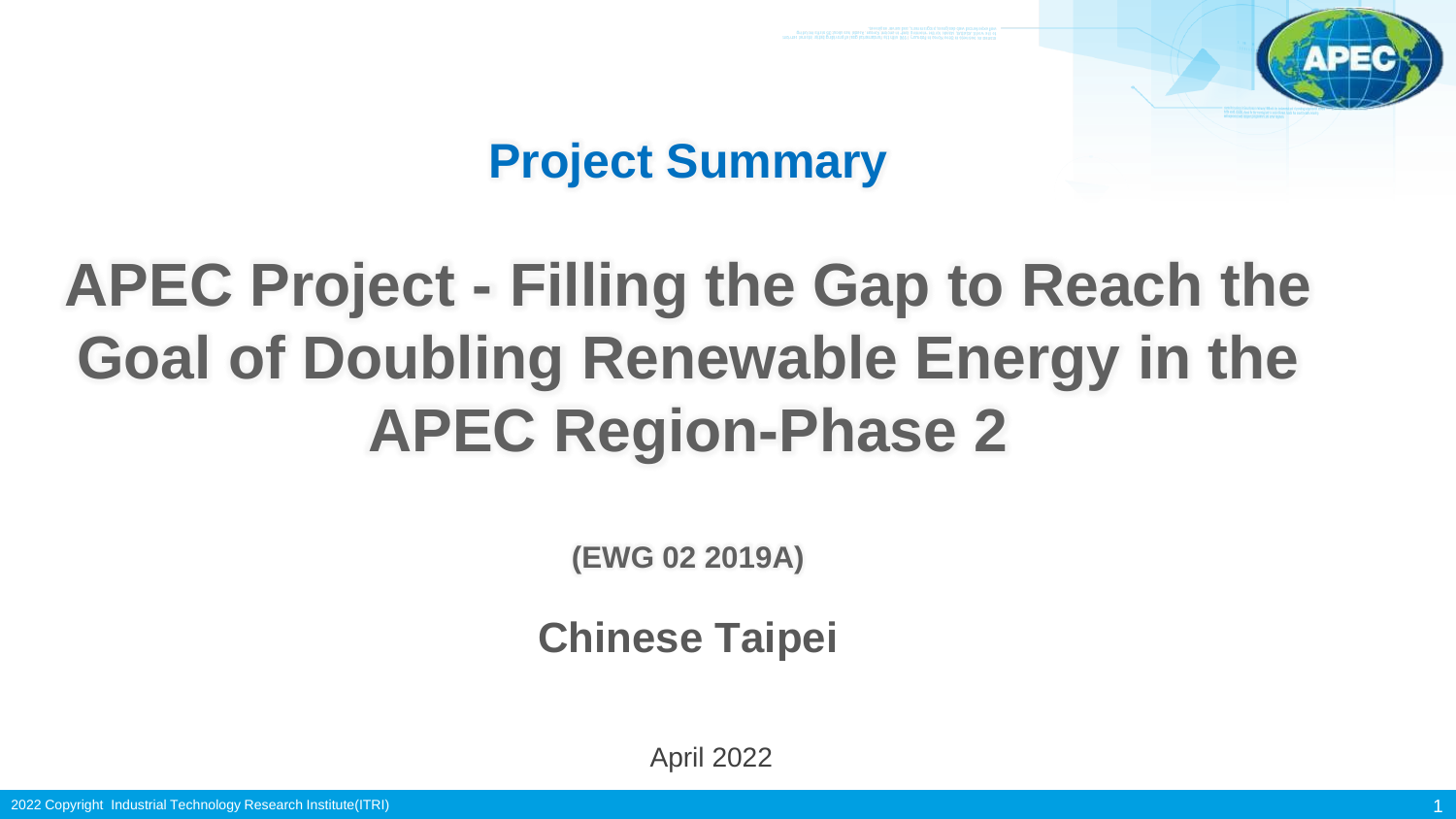# **Project background**



#### **Objective**

The objectives of this project are developing a practical roadmap towards achieving doubling renewable energy goal and the priority for the policy recommendations including electricity, transportation and heating.

#### **Research Process**

| <b>Framework</b><br><b>Data</b><br><b>Analysis</b><br><b>Collection</b><br><b>Design</b>                                                                                                                                                                                                                                                                        | Roadmap<br><b>Recommendations</b><br><b>Development</b>                                                                                                                           | <b>Milestones</b>                                                              |
|-----------------------------------------------------------------------------------------------------------------------------------------------------------------------------------------------------------------------------------------------------------------------------------------------------------------------------------------------------------------|-----------------------------------------------------------------------------------------------------------------------------------------------------------------------------------|--------------------------------------------------------------------------------|
| ■ Current Status and<br>Identify challenges<br>$\blacksquare$<br>and gap which<br><b>Development Policies</b><br>on Renewable Energy<br>need to overcome<br>in different aspects in<br>in the process for<br>power, transportation<br>reaching the goal<br>sectors and heating<br>in different aspects<br>in power,<br>transportation<br>sectors and<br>heating | ■ Using the P.E.S.T. analysis. (Political,<br>Economic, Social and Technological)<br>Assess major external factors that<br>influence its operation<br>■ Conduct one APEC Workshop | ٠<br><b>Short-Term</b><br>Mid-Term<br><b>Co</b><br>Long-Term<br>$\mathbb{R}^n$ |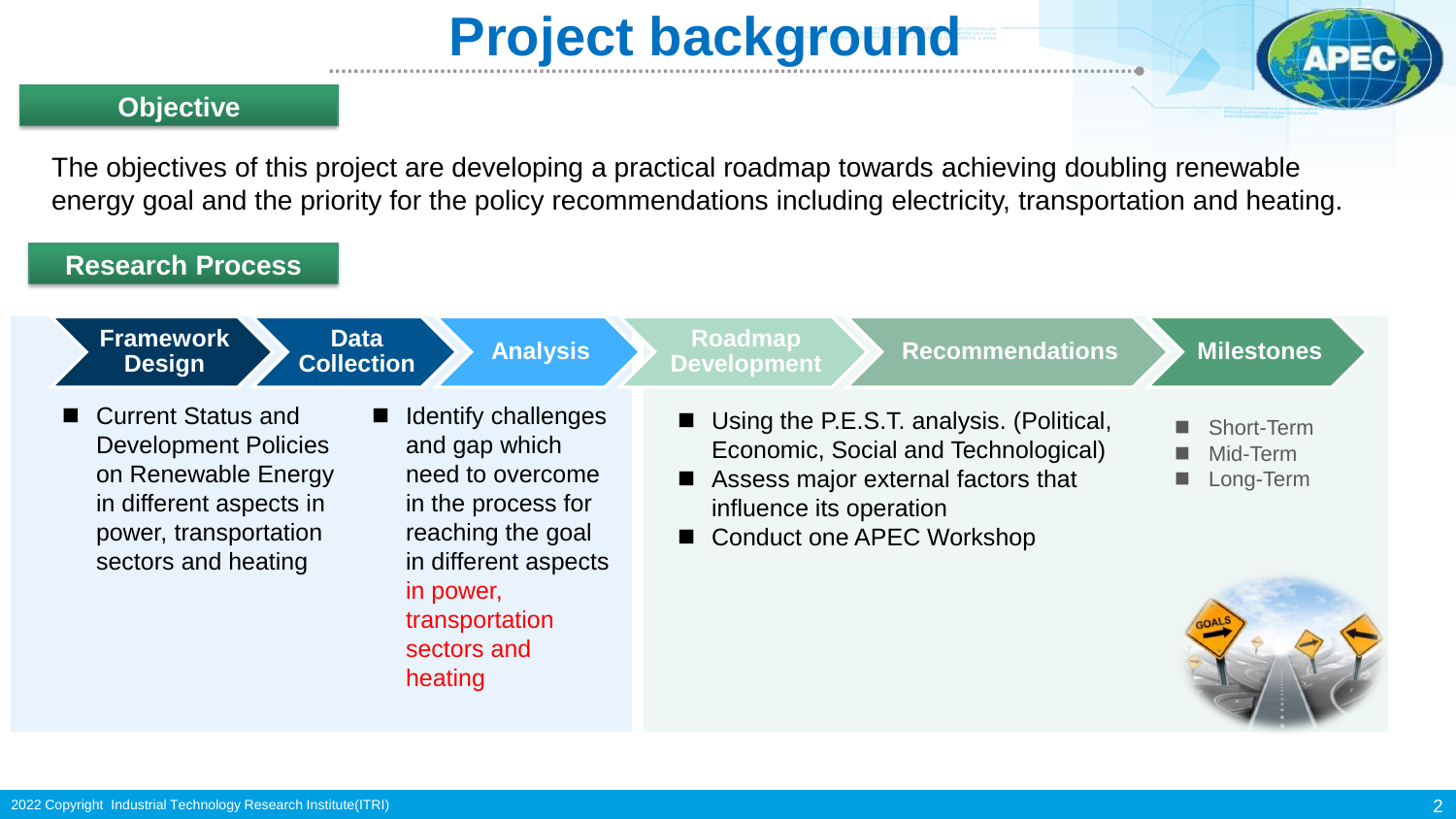### **23 Sept 2021**

70 participants from 12 Economies (35 female: 35 male)

**Workshop**

Summary:

- RE updates and experiences shared by the Japan, Thailand, Chinese Taipei, and USA.
- Roadmap development experiences shared by Australia, ASEAN Center for Energy, IRENA.
- Active discussions on the findings of the project. Suggestions were collected, e.g. considering COVID-19 impacts in the research.
- Support from APERC and EGEDA for APEC RE data and information.

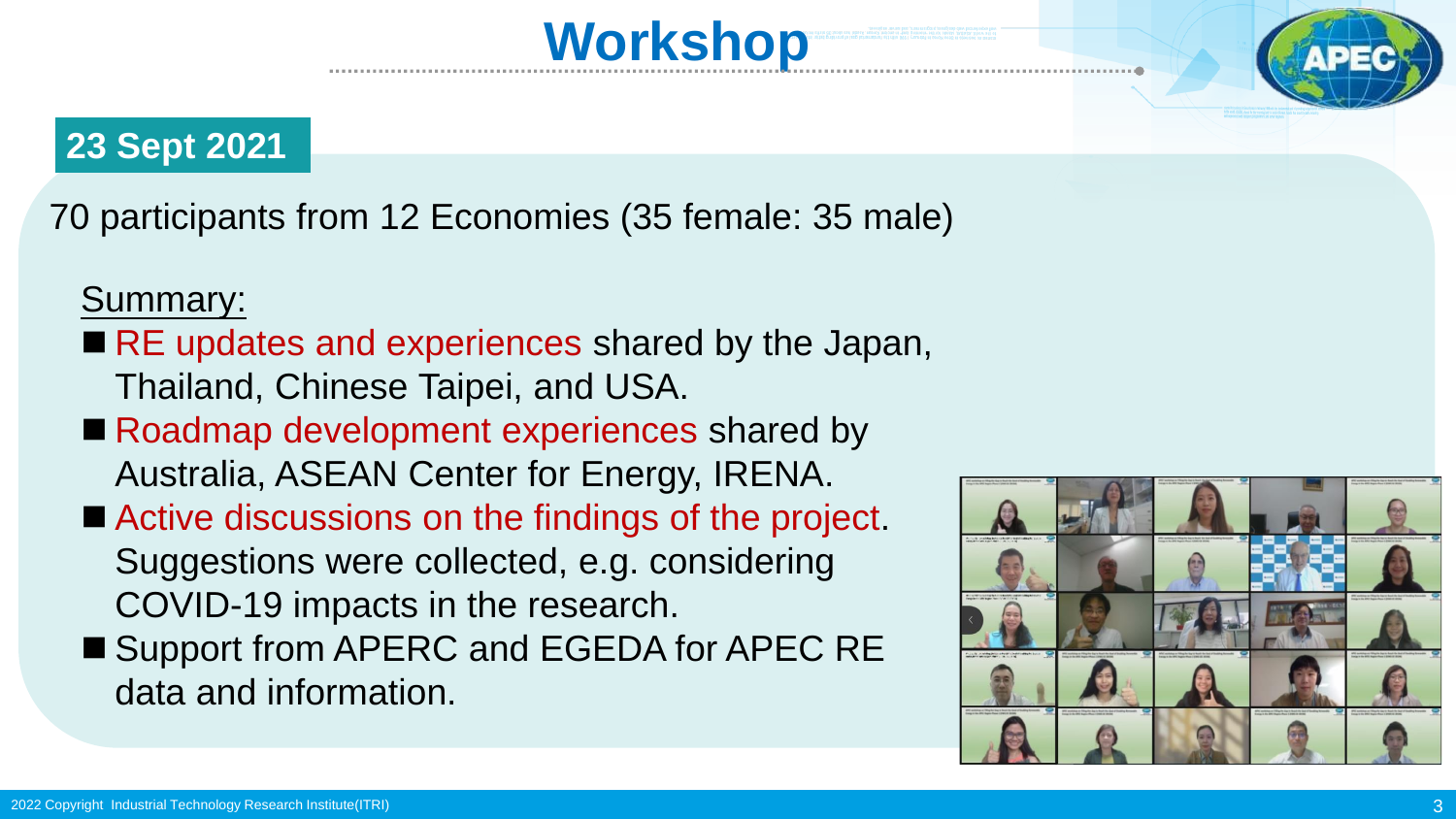### **1. Recommendation-overall concept**

■ Implementing More Ambitious and Dedicated Renewable Energy Targets

**Output**

- Long-Term Support for Renewable Energy Development
- Enhancing Supporting Policies and Policy Enforcement
- Increasing Positive Cross-Cutting Effects of Renewable Energy on Sustainable Development
- Enhancing the Integration of Renewables Used in Different Sectors
- Increasing Economic Incentives
- Increasing Regional Engagement and Cooperation

|                                                                    | Urgency of Market Reform                                                      |                                     | <b>Short-Term</b><br>(Today-2023)                                | <b>Mid-Term</b><br>$(2024 - 2026)$                                                   | <b>Long-Term</b><br>$(2027 - 2030).$                                 |
|--------------------------------------------------------------------|-------------------------------------------------------------------------------|-------------------------------------|------------------------------------------------------------------|--------------------------------------------------------------------------------------|----------------------------------------------------------------------|
|                                                                    |                                                                               | <b>Target</b>                       | Set a long-term target                                           | Regularly review renewable<br>energy targets                                         | Achieve long-term<br>target                                          |
|                                                                    | <b>Recommendations for Power Sector</b><br><b>Recommendations for</b><br>$3-$ | <b>Policy</b>                       | Develop relevant<br>support mechanisms<br>and regulations        | Establish target-specific<br>supporting projects and<br>develop specific regulations | Integrate policies                                                   |
| <b>Transportation Sector</b><br><b>Recommendations for Heating</b> | <b>Mechanism</b>                                                              | Remove subsidies for<br>fossil fuel | Provide favorable<br>investment loans or<br>financial incentives | Develop risk<br>mitigation<br><i>instruments</i>                                     |                                                                      |
|                                                                    | <b>Sector</b>                                                                 | <b>Cooperation</b>                  | <b>Experience sharing</b>                                        | Technology transfer<br>involving<br>strategic/cooperative<br>alliance                | Adopt advanced and<br>renewable energy<br>technology and<br>policies |

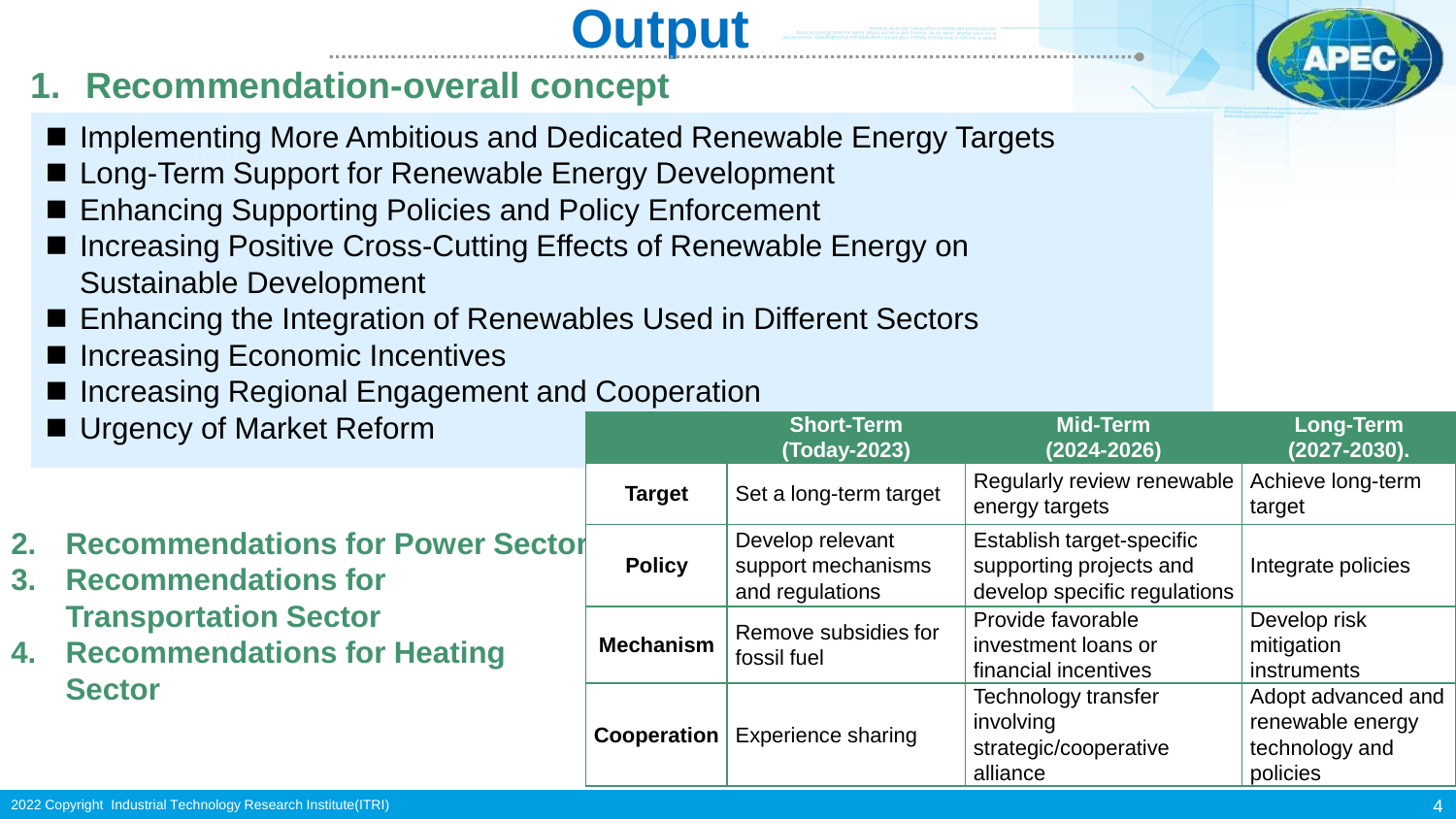

# **Thanks for your attention!**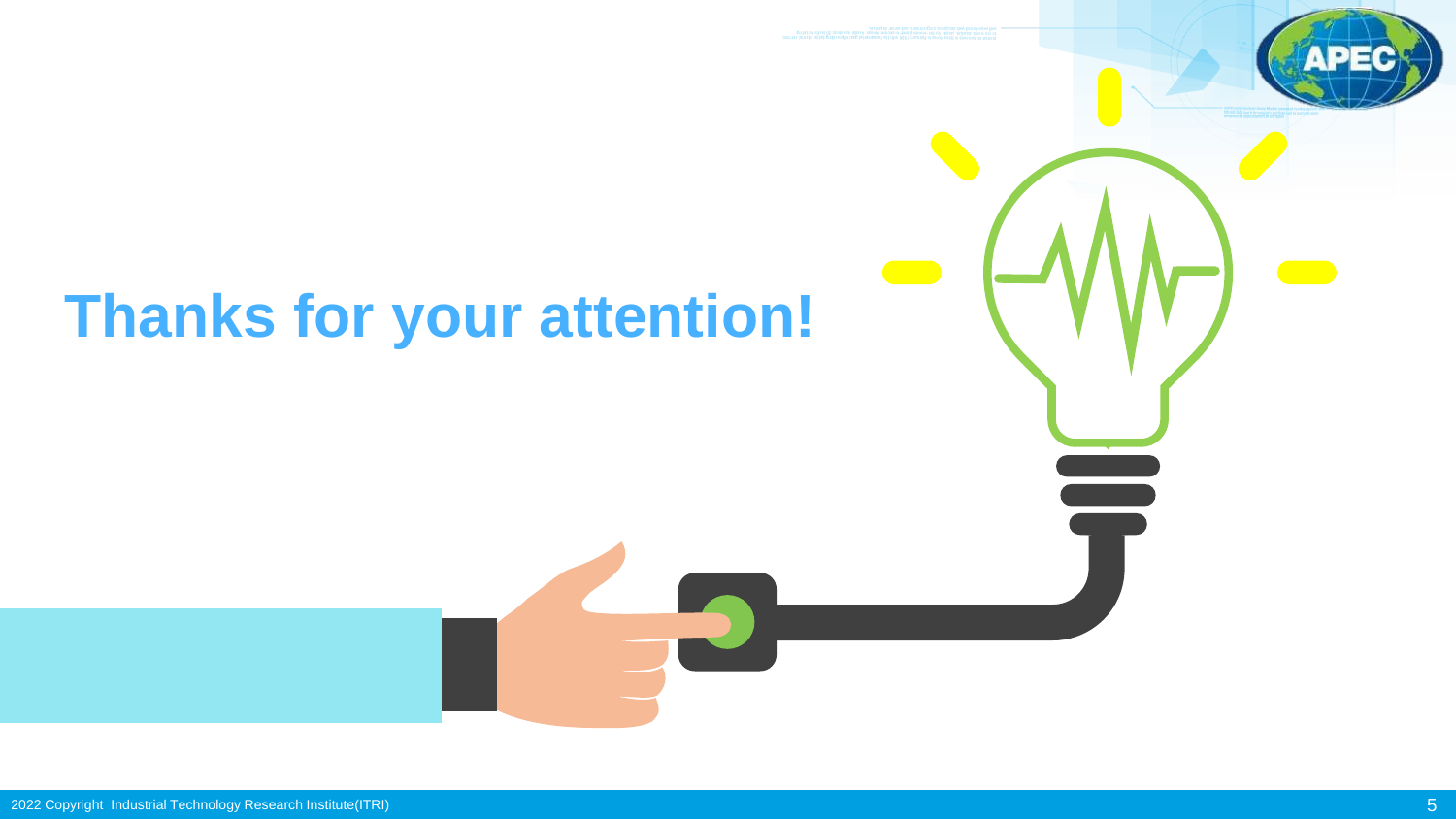# **Overview of Recommendation for Power Sector**



| <b>Key Aspect</b> | <b>Challenges</b>                                                                                                                        | <b>Recommendations</b>                                                                                                                                                                                                                                                                     |
|-------------------|------------------------------------------------------------------------------------------------------------------------------------------|--------------------------------------------------------------------------------------------------------------------------------------------------------------------------------------------------------------------------------------------------------------------------------------------|
| <b>Political</b>  | High up-front investment<br>costs<br>◆ High investment risk                                                                              | ◆ Capital grants and operating grands<br>◆ Low interest or no interest loan/long term loans/loan<br>guarantees<br>• Tax incentives (tax credits, reduction, accelerated<br>depreciation)                                                                                                   |
| Economic          | Lack of policies for specific<br>renewable heating on<br>specified sectors<br>$\blacklozenge$ Lack of standards for<br>heating equipment | ◆ Building regulation for specific renewable heating<br>technologies (ex. Solar thermal system for hot water)<br>♦ Standard for heating equipment (prevent less efficient<br>technology design, create greater confidence in the<br>reliability of the technology, reduce investment risk) |
| Social            | Lack of public awareness<br>Lack of skilled labors for<br>installing                                                                     | • Information campaigns (technical assistance, finance<br>advice, labeling of appliances, information distribution)<br>◆ Provide training to increase installer knowledge                                                                                                                  |
| Technological     | ◆ Fossil fuel subsidies<br>$\blacklozenge$ Enhance the Economic<br>competitiveness of RE<br>technologies                                 | ◆ Balance the subsidies for fossil fuel and RE technologies<br>◆ CO2 taxes and carbon trading system                                                                                                                                                                                       |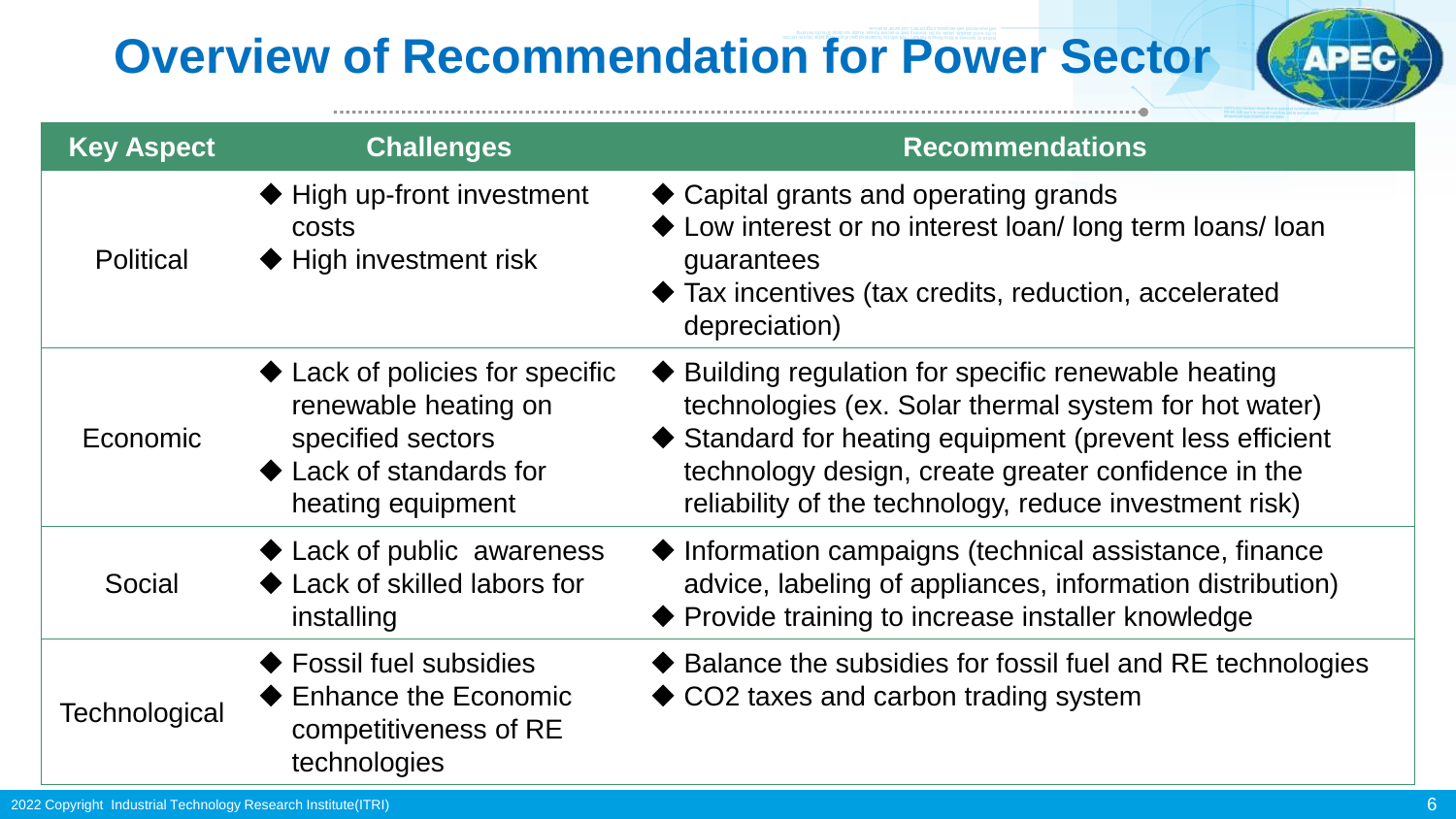## **Overview of Recommendation for Transportation Sector**



| <b>Key Aspect</b> | <b>Challenges</b>                                                                                                                                                                                                                         | <b>Recommendations</b>                                                                                                                                                                             |
|-------------------|-------------------------------------------------------------------------------------------------------------------------------------------------------------------------------------------------------------------------------------------|----------------------------------------------------------------------------------------------------------------------------------------------------------------------------------------------------|
| <b>Political</b>  | ◆ Lack of clear land ownership<br>◆ Fossil fuel subsidies                                                                                                                                                                                 | ◆ Remove fossil fuel subsidies<br><b>Blending mandates</b><br><b>Monitoring mandate</b><br>♦ Providing a long term policy framework<br>◆ Creating domestic land-use database                       |
| Economic          | Limited financial resources to new<br>technology development<br>◆ Commercial scale<br>♦ Feedstock cost fluctuation<br>Relative low oil price                                                                                              | $\blacklozenge$ Grants and loan guarantees<br><b>Tax incentive</b><br>Certification<br>Remove trade barriers                                                                                       |
| Social            | ◆ Lack of skilled labor (feedstock, refinery,<br>blending, etc.)<br>◆ Public awareness                                                                                                                                                    | ◆ Cross APEC economy - collaboration on capacity building<br>◆ Training Programs<br><b>Public discussion</b>                                                                                       |
| Technological     | $\blacklozenge$ 10%-15% ethanol in gasoline vehicle<br>compatibility constraints<br>◆ Advanced biofuel technologies are not<br>yet commercialized<br>◆ Poor rural areas are lack of infrastructure<br>◆ Poor accessibility to rural areas | International collaboration<br>Technology transfer<br>Ensuring sustained funding and support mechanism to<br>innovate advanced biofuel technologies<br>Infrastructure policies on a domestic level |